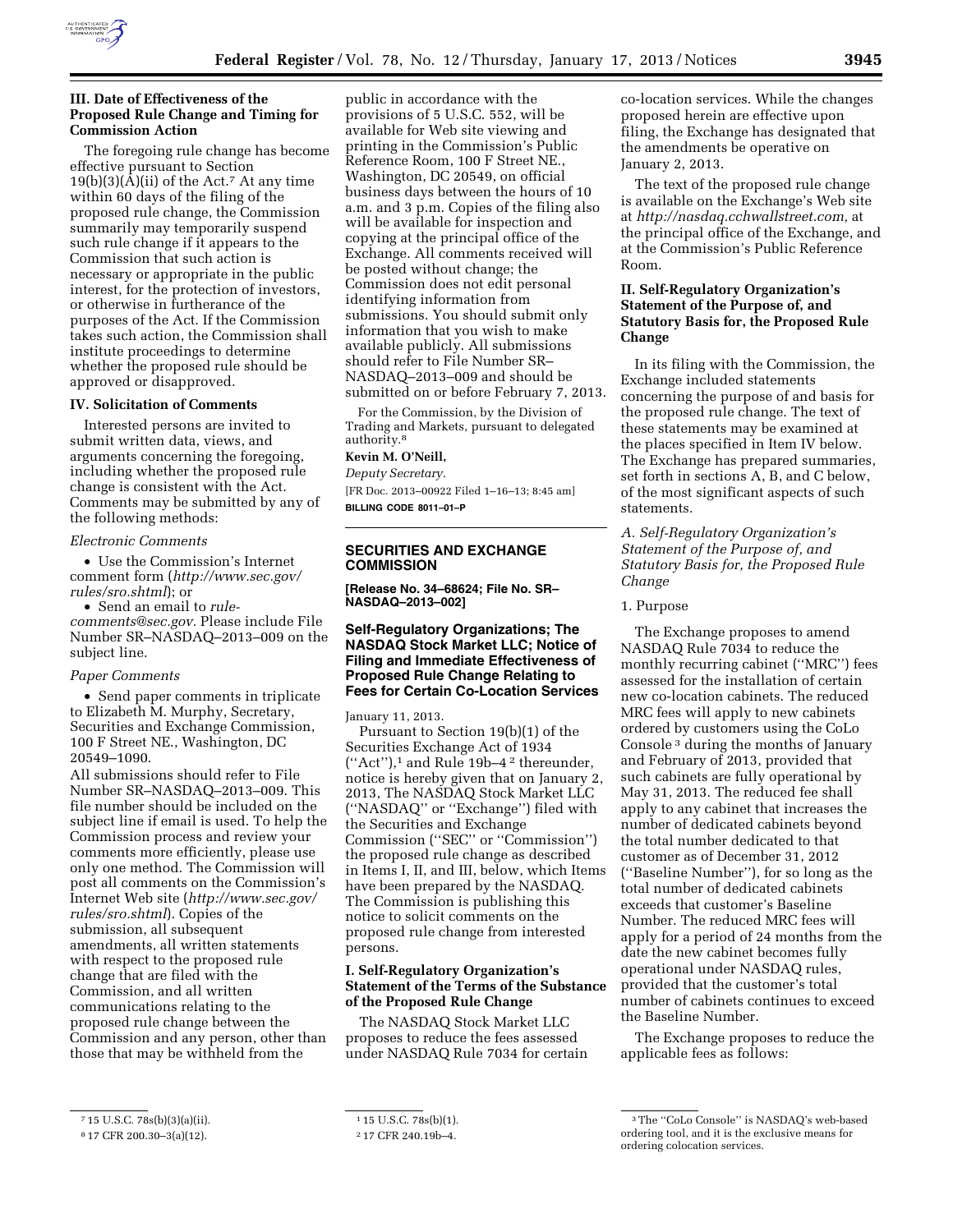| Cabinet type                                                     | Current<br>onaoina<br>monthly fee            | Reduced<br>ongoing<br>monthly fee           |
|------------------------------------------------------------------|----------------------------------------------|---------------------------------------------|
| Medium-High Density<br><b>High Density</b><br>Super High Density | \$4.000<br>5.000<br>6.000<br>7.000<br>13.000 | \$2,000<br>2.500<br>3.500<br>4.500<br>8.000 |

New cabinets shall be assessed standard installation fees.

NASDAQ proposes to reduce colocation cabinet fees by different amounts to maintain a sliding scale of lower fees for higher density cabinets on a per kilowatt basis. The chart below reflects this scale:

| Cabinet type        | Max kW | Reduced MRC<br>fee                          | Discount<br>(%)                           | Fee per KW                                       |
|---------------------|--------|---------------------------------------------|-------------------------------------------|--------------------------------------------------|
| <b>High Density</b> | 2.88   | \$2,000<br>2,500<br>3,500<br>4.500<br>8.000 | 50.00<br>50.00<br>41.67<br>35.71<br>38.46 | \$694.44<br>500.00<br>500.00<br>450.00<br>470.59 |

### 2. Statutory Basis

The Exchange believes that the proposed rule change is consistent with the provisions of Section 6 of the Act,4 in general, and with Section 6(b)(4) of the Act,<sup>5</sup> in particular, in that it provides for the equitable allocation of reasonable dues, fees and other charges among members and issuers and other persons using any facility or system which the Exchange operates or controls. The proposed reduced fee will be assessed equally on all customers that place an order for a new cabinet during the designated period. The proposed amendments will provide an incentive for customers to avail themselves of the designated co-location services.

NASDAQ's proposal to reduce fees by differing amounts is fair and equitable because it reflects the economic efficiency of higher density colocation cabinets. First, the underlying costs for co-location cabinets consists [sic] of certain fixed costs for the data center facility (space, amortization, etc.) and certain variable costs (electrical power utilized and cooling required). The variable costs are in total higher for the higher power density cabinets, as reflected in their higher current prices. Second, the higher density cabinets were introduced later than the lower density cabinets (High Density cabinet was introduced in 2009 and the Super High Density cabinet was introduced in 2011). Due to the competitive pressures that existed in 2011 and 2012, the fees for Super High Density cabinets were further reduced in 2012 to be more

comparable with the lower fee per kilowatt of the High Density cabinet. As a result of these already-reduced rates on higher density cabinets, NASDAQ has greater flexibility to discount fees for lower density cabinets, on a per kilowatt basis.

NASDAQ operates in a highly competitive market in which market participants can readily favor competing venues if they deem fee levels at a particular venue to be excessive. In such an environment, NASDAQ must continually adjust its fees to remain competitive with other exchanges and with alternative trading systems that have been exempted from compliance with the statutory standards applicable to exchanges. NASDAQ believes that the proposed rule change reflects this competitive environment because it is designed to ensure that the charges for use of the NASDAQ colocation facility remain competitive.

# *B. Self-Regulatory Organization's Statement on Burden on Competition*

5 15 U.S.C. 78f(b)(4). 6 15 U.S.C. 78s(b)(3)(A)(ii). [sic] and investors by lowering the The Exchange does not believe that the proposed rule change will result in any burden on competition that is not necessary or appropriate in furtherance of the purposes of the Act, as amended. To the contrary, the Exchange's voluntary fee reduction is a response to increased competition for colocation services by other exchanges and trading venues. As more venues offer colocation services, competition drives costs lower. The Exchange, in order to retain existing orders and to attract new orders, is forced to offer a lower effective rate for aggregate cabinet demand. This competition benefits users, members.

average aggregate cost of trading on the Exchange.

*C. Self-Regulatory Organization's Statement on Comments on the Proposed Rule Change Received From Members, Participants, or Others* 

No written comments were either solicited or received.

## **III. Date of Effectiveness of the Proposed Rule Change and Timing for Commission Action**

Pursuant to Section 19(b)(3)(A)(ii) of the Act,<sup>6</sup> NASDAQ has designated this proposal as establishing or changing a due, fee, or other charge imposed by the self-regulatory organization on any person, whether or not the person is a member of the self-regulatory organization, which renders the proposed rule change effective upon filing.

At any time within 60 days of the filing of the proposed rule change, the Commission summarily may temporarily suspend such rule change if it appears to the Commission that such action is necessary or appropriate in the public interest, for the protection of investors, or otherwise in furtherance of the purposes of the Act. If the Commission takes such action, the Commission shall institute proceedings to determine whether the proposed rule should be approved or disapproved.

### **IV. Solicitation of Comments**

Interested persons are invited to submit written data, views, and arguments concerning the foregoing, including whether the proposed rule change is consistent with the Act.

<sup>4 15</sup> U.S.C. 78f.<br>5 15 U.S.C. 78f(b)(4).